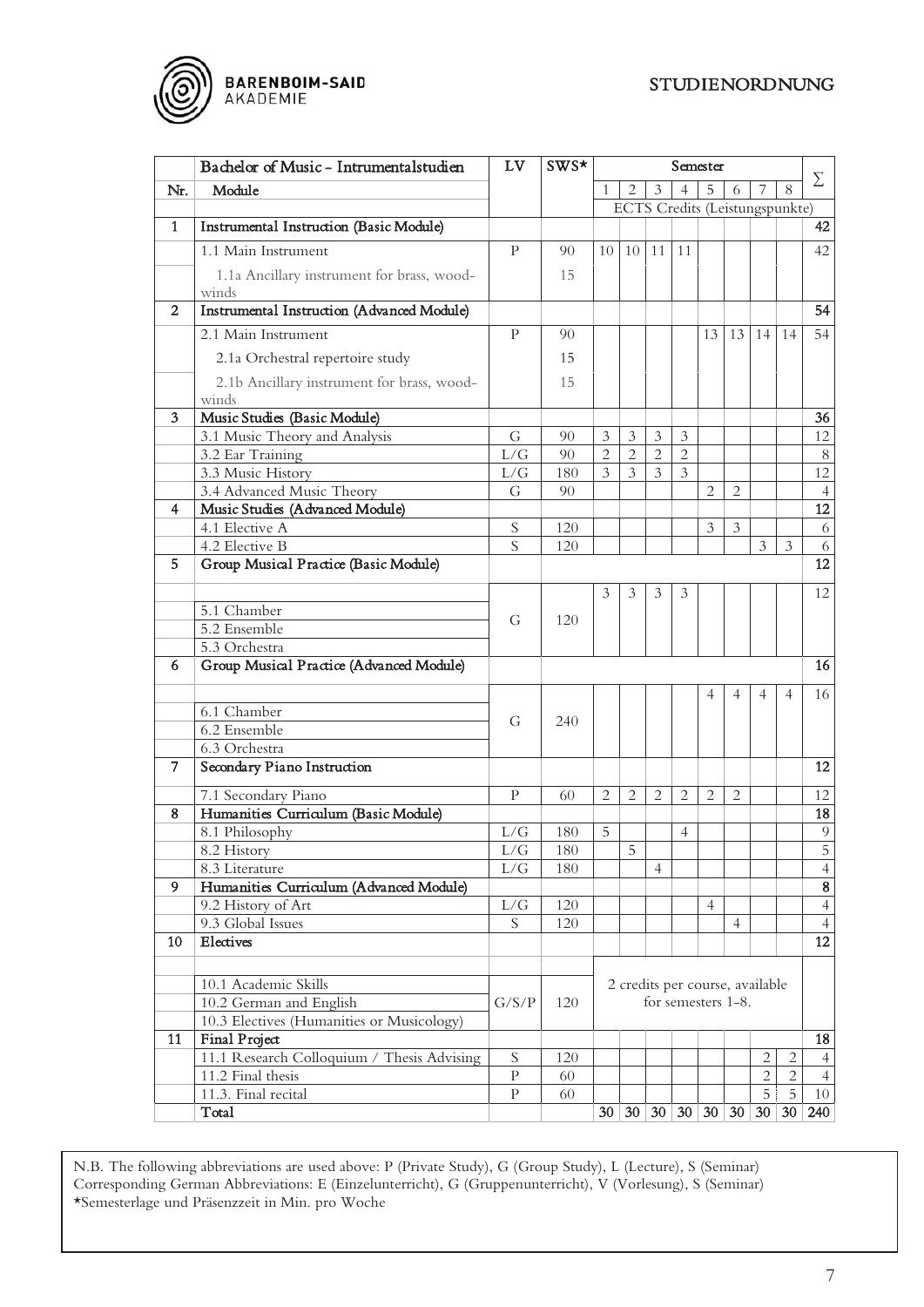

L

|              | Bachelor of Music - Klavier                    | LV             | SWS* | Semester                                              |                |                |                |                |                |                 |                                |                 |
|--------------|------------------------------------------------|----------------|------|-------------------------------------------------------|----------------|----------------|----------------|----------------|----------------|-----------------|--------------------------------|-----------------|
| Nr.          | Module                                         |                |      | $\mathbf{1}$                                          | 2              | 3              | $\overline{4}$ | 5              | 6              | 7               | 8                              | $\Sigma$        |
|              |                                                |                |      |                                                       |                |                |                |                |                |                 | ECTS Credits (Leistungspunkte) |                 |
| $\mathbf{1}$ | <b>Instrumental Instruction (Basic Module)</b> |                |      |                                                       |                |                |                |                |                |                 |                                | 42              |
|              | 1.1 Main Instrument                            | P              | 90   | 10                                                    | 10 11          |                | 11             |                |                |                 |                                | 42              |
| 2            | Instrumental Instruction (Advanced Module)     |                |      |                                                       |                |                |                |                |                |                 |                                | 54              |
|              | 2.1 Main Instrument                            | P              | 90   |                                                       |                |                |                | 13             | 13             | 14              | 14                             | 54              |
| 3            | Music Studies (Basic Module)                   |                |      |                                                       |                |                |                |                |                |                 |                                | $\overline{36}$ |
|              | 3.1 Music Theory and Analysis                  | G              | 90   | 3                                                     | 3              | 3              | 3              |                |                |                 |                                | 12              |
|              | 3.2 Ear Training                               | L/G            | 90   | $\overline{2}$                                        | $\overline{2}$ | $\overline{2}$ | $\overline{2}$ |                |                |                 |                                | $8\,$           |
|              | 3.3 Music History                              | L/G            | 180  | 3                                                     | 3              | $\overline{3}$ | $\overline{3}$ |                |                |                 |                                | 12              |
|              | 3.4 Advanced Music Theory                      | G              | 90   |                                                       |                |                |                | $\overline{2}$ | $\overline{2}$ |                 |                                | $\overline{4}$  |
| 4            | Music Studies (Advanced Module)                |                |      |                                                       |                |                |                |                |                |                 |                                | $\overline{12}$ |
|              | 4.1 Elective A                                 | S              | 120  |                                                       |                |                |                | 3              | 3              |                 |                                | 6               |
|              | 4.2 Elective B                                 | $\overline{S}$ | 120  |                                                       |                |                |                |                |                | $\mathfrak{Z}$  | 3                              | 6               |
| 5            | Group Musical Practice (Floating Module)       |                |      |                                                       |                |                |                |                |                |                 |                                | 12              |
|              |                                                |                |      | 3                                                     | 3              | 3              | 3              |                |                |                 |                                | 12              |
|              | 5.1 Chamber                                    |                |      |                                                       |                |                |                |                |                |                 |                                |                 |
|              | 5.2 Ensemble                                   | G              | 120  |                                                       |                |                |                |                |                |                 |                                |                 |
|              | 5.3 Orchestra                                  |                |      |                                                       |                |                |                |                |                |                 |                                |                 |
| 6            | Group Musical Practice (Advanced Module)       |                |      |                                                       |                |                |                |                |                |                 |                                | 16              |
|              |                                                |                |      |                                                       |                |                |                | 4              | 4              | $\overline{4}$  | 4                              | 16              |
|              |                                                |                |      |                                                       |                |                |                |                |                |                 |                                |                 |
|              | 6.1 Chamber                                    | G              | 240  |                                                       |                |                |                |                |                |                 |                                |                 |
|              | 6.2 Ensemble                                   |                |      |                                                       |                |                |                |                |                |                 |                                |                 |
|              | 6.3 Orchestra                                  |                |      |                                                       |                |                |                |                |                |                 |                                |                 |
| 7            | Piano Concentration                            |                |      |                                                       |                |                |                |                |                |                 |                                | 12              |
|              | 7.1 Repetiteur Studies                         | P              | 60   | $\overline{2}$                                        | 2              | $\overline{2}$ | $\overline{2}$ |                |                |                 |                                | $8\,$           |
|              | 7.2 Score Reading                              | $\mathbf{P}$   | 60   |                                                       |                |                |                | $\overline{2}$ | $\overline{2}$ |                 |                                | $\frac{4}{18}$  |
| 8            | Humanities Curriculum (Basic Module)           |                |      |                                                       |                |                |                |                |                |                 |                                |                 |
|              | 8.1 Philosophy                                 | L/G            | 180  | 5                                                     |                |                | $\overline{4}$ |                |                |                 |                                | $\overline{9}$  |
|              | 8.2 History                                    | L/G            | 180  |                                                       | 5              |                |                |                |                |                 |                                | $\overline{5}$  |
|              | 8.3 Literature                                 | L/G            | 180  |                                                       |                | 4              |                |                |                |                 |                                | $\overline{4}$  |
| 9            | Humanities Curriculum (Advanced Module)        |                |      |                                                       |                |                |                |                |                |                 |                                | $\bf 8$         |
|              | 9.1 History of Art                             | L/G            | 120  |                                                       |                |                |                | 4              |                |                 |                                | $\overline{4}$  |
|              | 9.2 Global Issues                              | $\overline{S}$ | 120  |                                                       |                |                |                |                | $\overline{4}$ |                 |                                | $\overline{4}$  |
| 10           | Electives                                      |                |      |                                                       |                |                |                |                |                |                 |                                | 12              |
|              |                                                |                |      |                                                       |                |                |                |                |                |                 |                                |                 |
|              | 10.1 Academic Skills                           |                |      | 2 credits per course, available<br>for semesters 1-8. |                |                |                |                |                |                 |                                |                 |
|              | 10.2 German and English                        | G/S/P          | 120  |                                                       |                |                |                |                |                |                 |                                |                 |
|              | 10.3 Electives (Humanities or Musicology)      |                |      |                                                       |                |                |                |                |                |                 |                                |                 |
| 11           | Final Project                                  |                |      |                                                       |                |                |                |                |                |                 |                                | 18              |
|              | 11.1 Research colloquium and Thesis Advis-     | S              | 120  |                                                       |                |                |                |                |                | 2               | $\overline{c}$                 | $\overline{4}$  |
|              | ing                                            |                |      |                                                       |                |                |                |                |                |                 |                                |                 |
|              | 11.2 Final thesis                              | P              | 60   |                                                       |                |                |                |                |                | $\overline{2}$  | 2                              | $\overline{4}$  |
|              | 11.3. Final recital                            | $\mathbf{P}$   | 60   |                                                       |                |                |                |                |                | 5               | 5                              | 10              |
|              | Total                                          |                |      | 30                                                    |                | 30 30 30 30 30 |                |                |                | 30 <sup>°</sup> | 30                             | 240             |

N.B. The following abbreviations are used above: P (Private Study), G (Group Study), L (Lecture), S (Seminar) Corresponding German Abbreviations: E (Einzelunterricht), G (Gruppenunterricht), V (Vorlesung), S (Seminar) \*Semesterlage und Präsenzzeit in Min. pro Woche